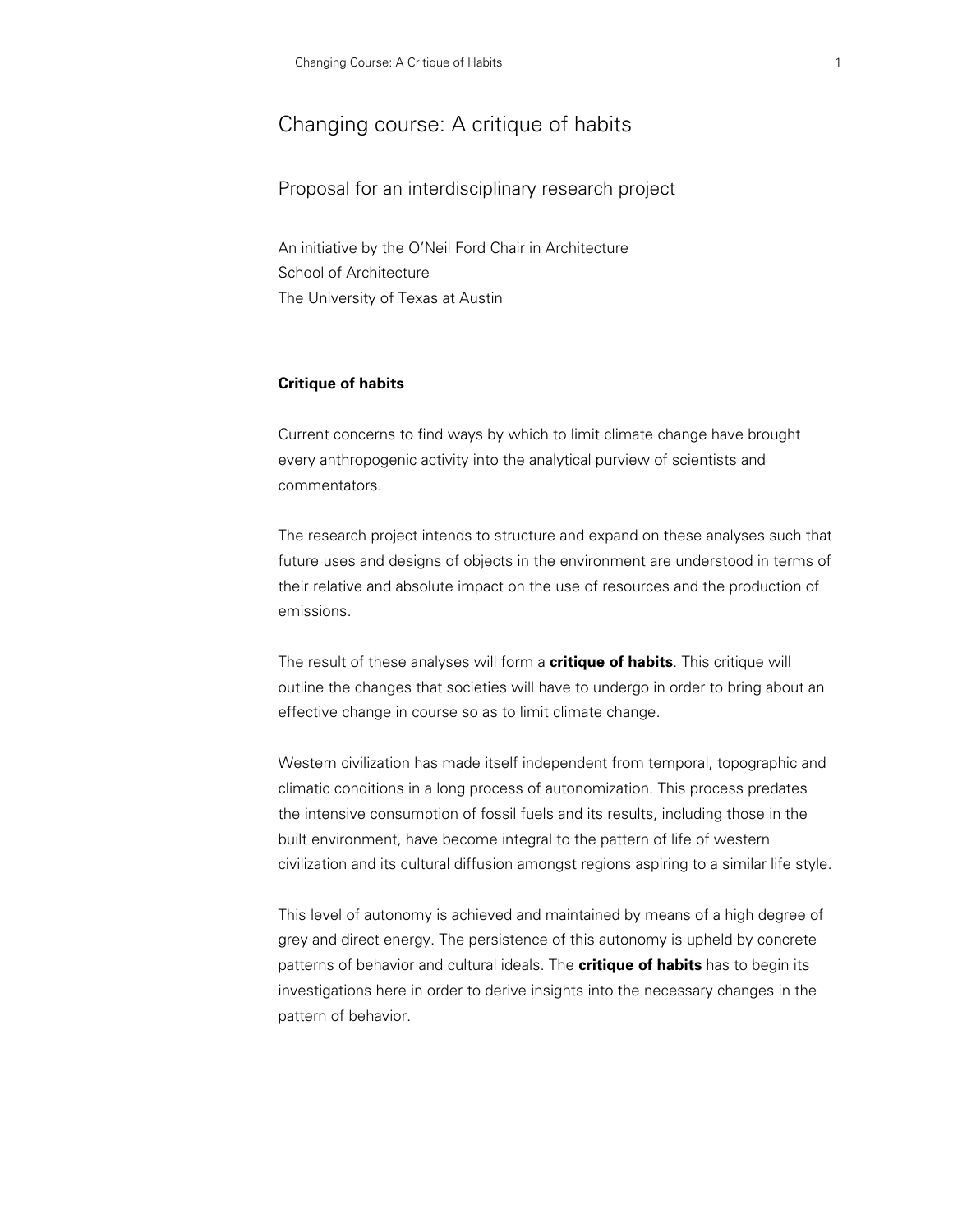# **Research fields**

From the perspective of architecture, there are five fields in which changes in the pattern of behavior will have an impact:

- regions,
- transport and infrastructure,
- settlements.
- built fabric,
- new build.

Existing patterns of behavior and cultural values will be analyzed in each of these fields; a matrix for the impact of a changed course could be modeled for each field as well as overlaid for the combined fields.

The urgent changes required in post-agro-industrial and post-industrial life styles cannot be confined to technological solutions. On the contrary, the latter may perpetuate the habit of "eating and having the cake". The thesis of the research project is that a transformed cultural consciousness is required to evolve a new ethic of resourcefulness, that is, of being aware of the resources that are called upon in enacting given habits.

#### **Research teams**

Within the evolving university wide initiative of the "Global Change Studies Center", experts from diverse interdisciplinary fields could be invited to assist in the five research fields. Each of these five research fields would be led by faculty from the School of Architecture.

Experts from other institutions will be sought. The following have indicated an interest in collaborating on such a research project:

- Prof. Dr. Uta Hassler, Institute for Preservation and Building Research, ETH Zurich. Switzerland
- Prof. Dr. Niklaus Kohler, Karlsruhe Institute of Technology, Germany
- Prof. Dr. Hans Joachim Schellnhuber, Potsdam Institute for Climate Change Research, Germany